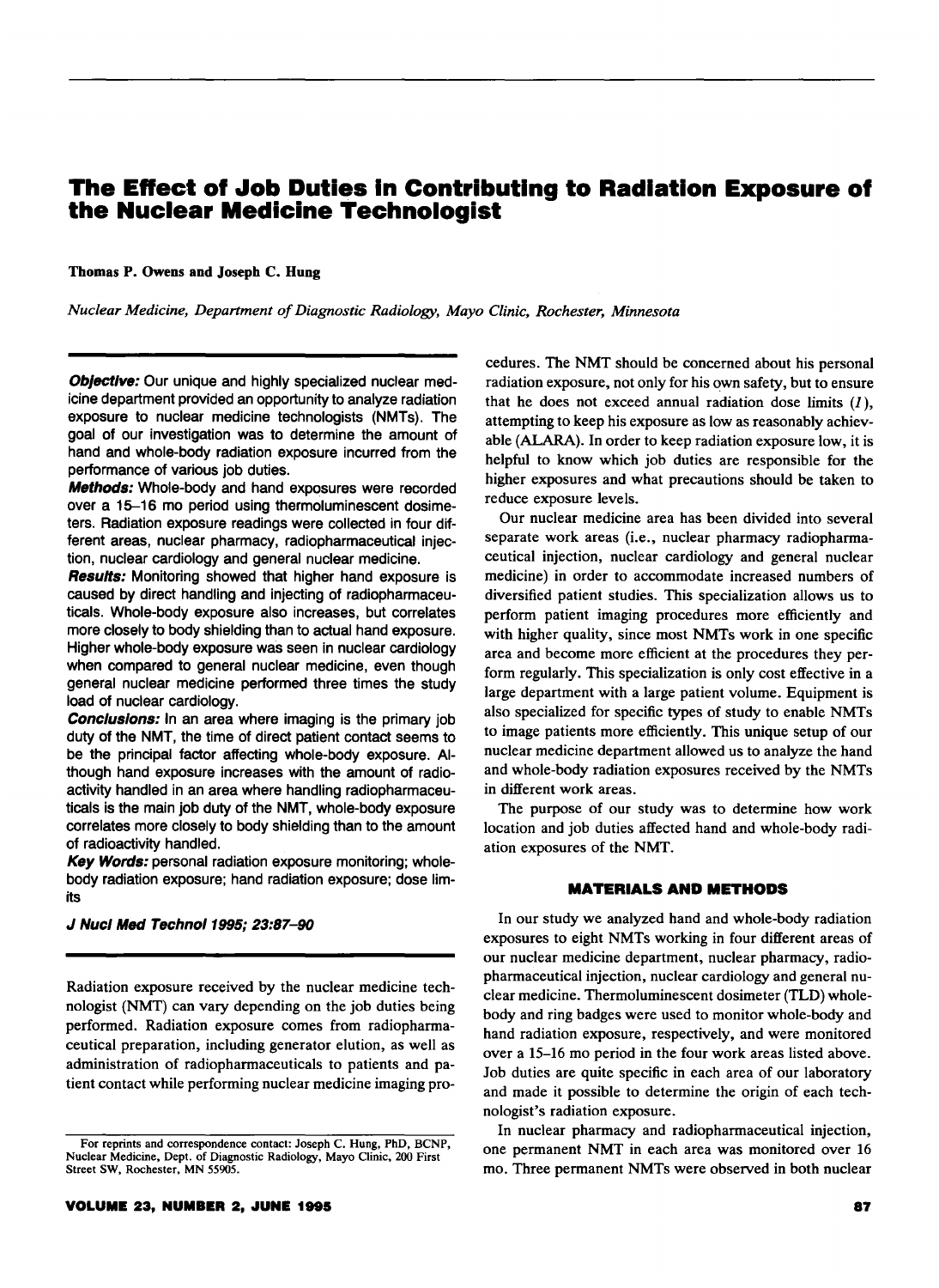cardiology and general nuclear medicine. These six technologists were stationed permanently in either general nuclear medicine or nuclear cardiology.

The nuclear cardiology and general nuclear medicine imaging areas in our nuclear medicine laboratory are separated by a centrally located nuclear pharmacy where all radiopharmaceuticals, except high-activity 131I doses, are prepared and dispensed for patient administration. The radiopharmaceutical injection room is located adjacent to the nuclear pharmacy for easy access.

Our nuclear pharmacy technologist was responsible for daily generator elutions with  $99<sup>cm</sup>$ Tc eluate activity ranging from 59.2 GBq (1,600 mCi) to 325.6 GBq (8,800 mCi) and totaling 814 GBq (22,000 mCi) per week. This technologist also prepared 50% of the <sup>99m</sup>Tc-labeled radiopharmaceutical kits, for the average 1,962 nuclear medicine studies per month, and dispensed 25% of the doses for these studies.

The radiopharmaceutical injection technologist was responsible for injecting 35.3% of the average 559 monthly general nuclear medicine studies performed in our laboratory. More than 80% of the 25-30 daily doses injected by this technologist were 740 MBq (20 mCi) <sup>99m</sup>Tc-medronate  $(^{99m}Tc\text{-MDP})$  or  $^{99m}Tc\text{-oxidronate}$  ( $^{99m}Tc\text{-HDP}$ ) injections for bone imaging. The other 20% of injections were 222 MBq  $(6 \text{ mCi})$  <sup>99m</sup>Tc-sulfur colloid injections for liver-spleen imaging, 185 MBq (5 mCi) sodium <sup>99m</sup>Tc-pertechnetate injections for thyroid scans, and 111 MBq (3 mCi)<sup>99m</sup>Tc-DMSA injections. Lung, brain, renal and hepatobiliary procedures were also performed. Cameras in this area consist of two wholebody cameras, one SPECT camera and four general purpose cameras.

In the nuclear cardiology area, we have two cameras for gated blood-pool imaging and four single-head SPECT cameras for tomographic imaging. The monthly average was 60 multigated acquisitions (MUGA) and 380<sup>99m</sup>Tc-sestamibi and 201Tl patient studies.

#### **RESULTS**

We found that the monthly hand exposure was highest in nuclear pharmacy at  $1,767.3 \pm 42.0$  mrem per month. Hand exposure dropped to 83.1  $\pm$  9.1 mrem per month in radiopharmaceutical injection,  $6.3 \pm 2.5$  mrem per month in nuclear cardiology, and  $5.3 \pm 2.3$  mrem per month in general nuclear medicine (Fig. 1). These hand radiation exposure doses are well below the annual limit of total effective dose equivalent (TEDE) of 50,000 mrem set by the International Commission on Radiological Protection (ICRP) (2) and the National Council on Radiation Protection and Measurement (NCRP)  $(3)$  and adopted by the NRC  $(1)$ . The hand exposures correlate very closely to the time and amount of radioactive material handled by the NMTs. The time spent directly handling the radiopharmaceuticals was quite long in both nuclear pharmacy and radiopharmaceutical injection, which was evident by the higher hand exposure values when compared to the nuclear cardiology and general nuclear medicine imaging areas (Fig. 1). The total amount of radioactivity



**FIGURE** 1. Monthly hand radiation exposures in the work areas of nuclear pharmacy (NP), radiopharmaceutical injection (RI), nuclear cardiology (NC) and general nuclear medicine (GNM).

required in our nuclear medicine laboratory amounts to approximately 3700 GBq/mo (100,000 mCi/mo) and thus accounts for the higher hand exposure values in both nuclear pharmacy and radiopharmaceutical injection.

The whole-body exposure of the NMTs in the four areas was: nuclear pharmacy  $24.0 \pm 4.9$  mrem/mo; radiopharmaceutical injection 24.4  $\pm$  4.9 mrem/mo; nuclear cardiology  $11.7 \pm 3.4$  mrem/mo; and general nuclear medicine  $6.0 \pm 2.4$ mrem/mo (Fig. 2). Comparison of these figures shows a correlation of increased whole-body exposure with the increased time of handling and injecting radiopharmaceuticals, especially when there is no protection between the NMT and the patient. When looking at areas where imaging patients accounts for the majority of the NMT's time, whole-body radiation exposure correlates to time of direct patient contact. Though the general nuclear medicine area performed nearly four times the number of studies (1582/mo) as compared to nuclear cardiology (380/mo) the whole-body exposures were nearly half that of nuclear cardiology (i.e.,  $6.0 \pm$ 2.4 mrem/mo versus  $11.7 \pm 3.4$  mrem/month) (Fig. 3). Whole-body radiation exposure in all four work areas was



**FIGURE** 2. Monthly whole-body radiation exposures in the work areas of nuclear pharmacy (NP), radiopharmaceutical injection (RI), nuclear cardiology (NC) and general nuclear medicine (GNM).

#### **.JOURNAL OF NUCLEAR MEDICINE TECHNOLOGY**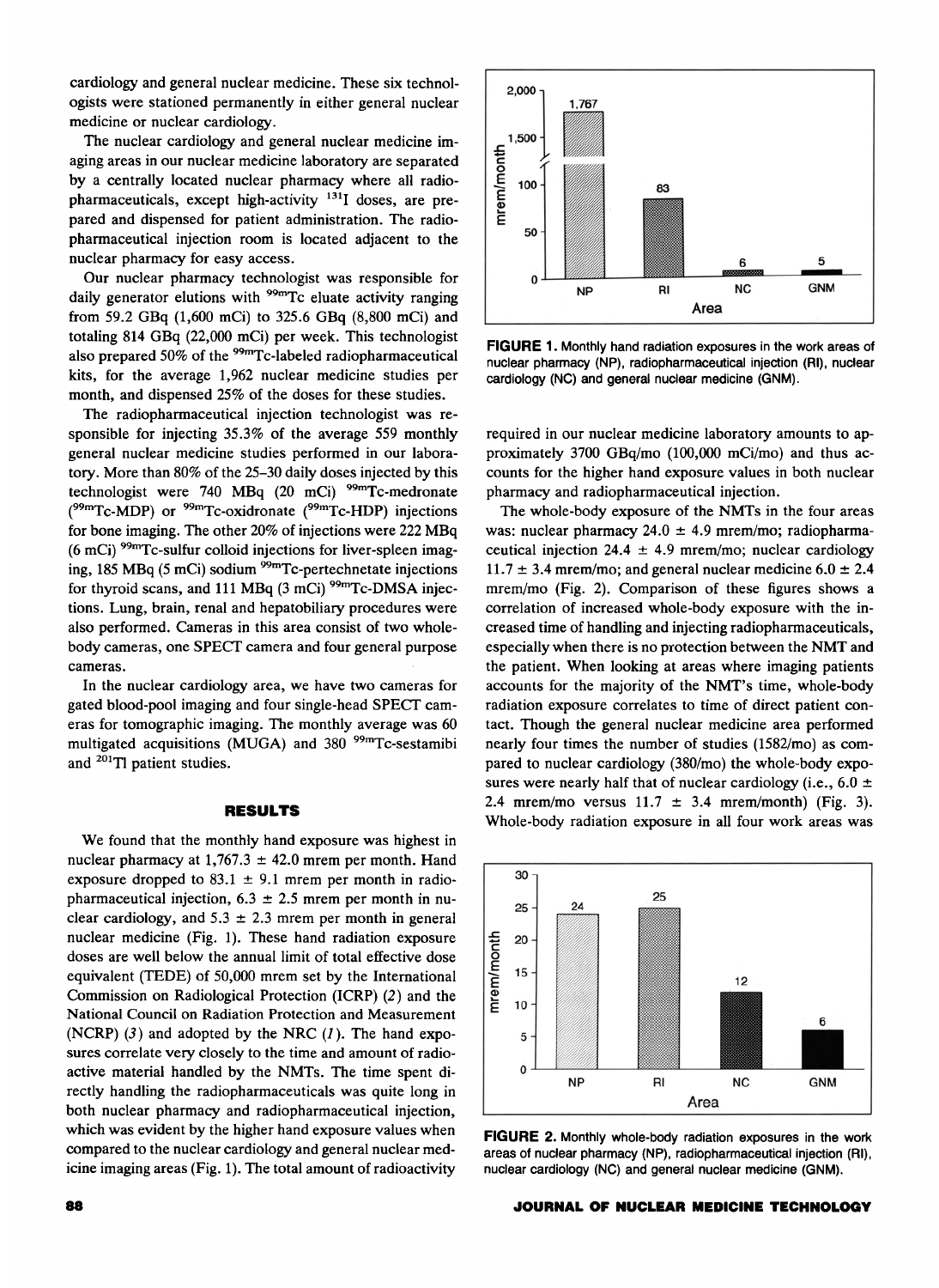

**FIGURE** 3. (Left) Comparison of monthly hand and whole-body radiation exposure in nuclear cardiology (NC) and general nuclear medicine (NM). (Right) Average number of monthly studies performed in nuclear cardiology (NC) and general nuclear medicine (NM).

well below the legal TEDE limit of 5,000 mrem in any one year, as set by the ICRP, NCRP and NRC  $(1-3)$ .

# **DISCUSSION**

Job duties are quite specific in each of the four work areas in our laboratory, and this made it possible to determine the source of each NMT's radiation exposure. In this study we found that NMTs performing different daily tasks experience different levels of radiation exposure.

Though the hand exposure of the radiopharmaceutical injection technologist was only 4.7% that of the nuclear pharmacy technologist, their whole-body exposures were nearly identical. Although the radiopharmaceutical syringe was shielded, there was no special radiation protection in place between the radiopharmaceutical injection technologist and the patient while the radioactive dose was administered. This might account for the similar whole-body exposures for radiopharmaceutical injection and nuclear pharmacy technologists.

In the imaging areas of nuclear cardiology and general nuclear medicine, the radiation exposure incurred in handling and injecting doses was minimal. This was evident in the relatively low hand exposures in nuclear cardiology and general nuclear medicine. The slightly higher hand exposure readings in nuclear cardiology can be attributed to the following factors:

- (1) NMTs in nuclear cardiology are on the quality control rotation once every two months and are required to do a daily generator elution, prepare one or two 3. 7-5.55 GBq (100-150 mCi) 99mTc-sestamibi kits, and draw 111 MBq (3 mCi)  $^{201}$ Tl for the daily patients.
- (2) Nuclear cardiology technologists also inject all 37 MBq (1 mCi) return <sup>201</sup>Tl doses, 555 MBq (15 mCi) rest  $^{99m}$ Tc-sestamibi doses, 1,110 MBq (30 mCi) first-pass  $^{99m}$ Tc-Sestamibi doses, and 1,110 to 1,295 MBq (30 to 35 mCi)  $^{99m}$ Tc-RBC MUGA doses. Stress  $^{201}$ Tl and  $^{99m}$ Tc-sestamibi doses are injected by the attending nuclear cardiologist or nurse, not the nuclear cardiology technologist.

(3) Nuclear cardiology technologists also have increased direct patient contact while completing <sup>99m</sup>Tc-sestamibi, 201Tl and 99mTc-RBC MUGA procedures since the technologist must ensure there is no patient motion and most patients have recently completed a cardiac stress test and need to be closely monitored.

In general nuclear medicine, the technologist's hand exposure came mainly from 740 MBq (20 mCi) three-phase bone scan injections of <sup>99m</sup>Tc-HDP or <sup>99m</sup>Tc-MDP and kidney scan injections of 555-740 MBq (15-20 mCi) <sup>99m</sup>Tc-DTPA or 370 MBq (10 mCi) <sup>99m</sup>Tc-MAG3. In nuclear cardiology and general nuclear medicine, hand exposure readings were lower when compared to nuclear pharmacy and radiopharmaceutical injection (Fig. 1) due to the limited time spent actually handling and injecting the radiopharmaceuticals.

Bone scans performed at three hours following radiopharmaceutical administration with the new dual-headed cameras are very efficient. The dual heads greatly reduce the time spent positioning the camera and increase the distance between the NMT and the patient during imaging, thus achieving lower whole-body exposure.

Though the radiation levels found in our study are well below the legal limits, the ALARA principle brings up the question, can these exposures be further reduced? In our nuclear medicine area, it seems as though it would be quite difficult to lower exposure without affecting patient safety, image quality or patient flow. Patient safety is an important aspect, especially in nuclear cardiology, where patients are imaged during or shortly after stress testing. Image quality is very important, and direct patient contact may be necessary to ensure a high-quality scan. The specialization of our nuclear medicine department is responsible for the higher whole-body and hand exposure which some technologists receive, but allows better patient flow as well as increasing the quality of our images. Individual common sense by the NMT as well as proper use of equipment, adequate shielding and good technique when handling radiopharmaceuticals can all help to keep radiation exposure as low as possible.

### **CONCLUSION**

We conclude from our study that hand exposure to the NMT increases as the time and amount of radioactivity handled increases. We have also shown that increased whole-body exposure correlates more closely with an increased amount of time handling the radioisotopes without body shielding than with hand exposure. The final factor affecting whole-body exposure is the time of direct patient contact during imaging. As this time increases, so does the whole-body radiation exposure.

#### **ACKNOWLEDGMENTS**

The authors thank Ms. Kelly L. Classic, Ms. Janelle S. Braun and the entire Radiation Safety Office, for their cooperation in collection of the data from our personal monitoring